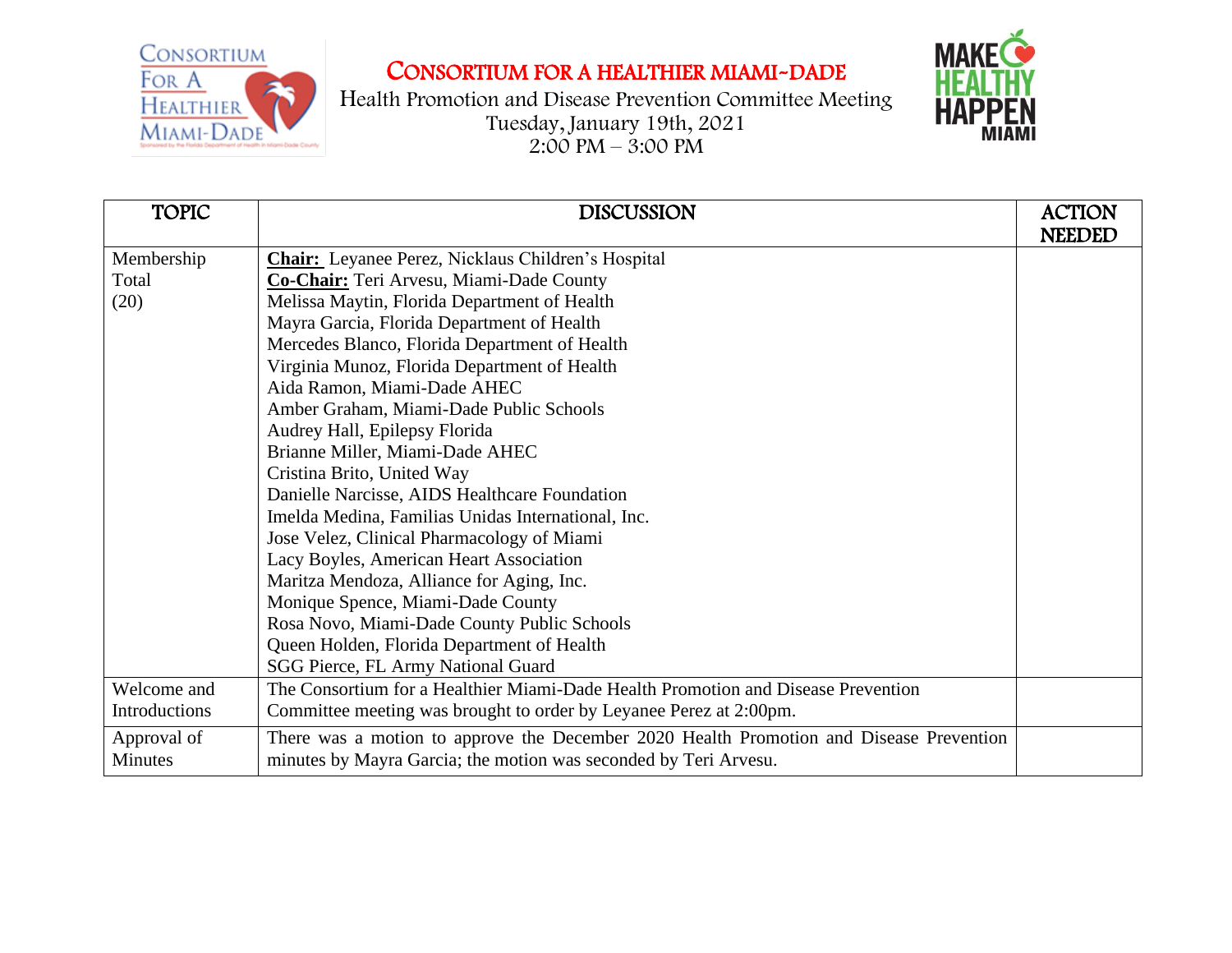

Health Promotion and Disease Prevention Committee Meeting Tuesday, January 19th, 2021  $2:00 \text{ PM} - 3:00 \text{ PM}$ 



| <b>Executive Board</b><br>Update          | During the last Executive Board meeting, the board welcomed the new chairs for the each<br>of the committees. The Executive Board reviewed the workplan, which had been<br>completed during the previous meeting. The Consortium Directory was shared during the<br>meeting and is available through to the community through the Consortium's website.                                                                                                                                                                                                                                                                                                                                                                                                                                                                                             |  |
|-------------------------------------------|-----------------------------------------------------------------------------------------------------------------------------------------------------------------------------------------------------------------------------------------------------------------------------------------------------------------------------------------------------------------------------------------------------------------------------------------------------------------------------------------------------------------------------------------------------------------------------------------------------------------------------------------------------------------------------------------------------------------------------------------------------------------------------------------------------------------------------------------------------|--|
| Work Plan<br>Discussion                   | By September 30, 2024, the committee will work to host at least 1 mental health forum.<br>By September 30, 2024, the committee will work to identify local partners to identify<br>community needs.<br>The committee had their first planning meeting for their mental health forum. The<br>$\circ$<br>committee agreed to hosting the event on Tuesday, May 18 <sup>th</sup> , 2021 from 2:00pm-<br>4:00pm. The committee will host the forum through the GoToMeeting virtual<br>platform.<br>The committee discussed the flow of the forum and agreed to having 3<br>$\circ$<br>presentations between 20-25 minutes. The committee is interested in securing<br>speakers for the following topics:<br>Mental Health & Isolation<br>Mental Health & Food Insecurity<br>Mental Health & Resilience                                                  |  |
|                                           | The committee discussed local partners that may be able to present on the topics.<br>$\circ$                                                                                                                                                                                                                                                                                                                                                                                                                                                                                                                                                                                                                                                                                                                                                        |  |
| Recognition of<br>Improved<br>Performance | By September 30, 2024, the committee will work to complete a SWOT analysis annually.<br>o Leyanee Perez, Chair, shared with the committee the results from the SWOT<br>analysis that was conducted in December 2020. Some comments included:<br>Strengths: adapted to new changes after COVID-19; adopted a virtual<br>platform, increased participation locally and members who have moved<br>away; diverse membership list; good variety of presentations; great forum to<br>share partner updates and promote initiatives/events; good networking<br>opportunities<br>Weaknesses: maintaining new member attendance; due to COVID-19,<br>unable to meet in person and visit partner sites<br>Opportunities: add meeting presentations to the Consortium's YouTube<br>channel; identify $\&$ address needs in the community (ex: food insecurity, |  |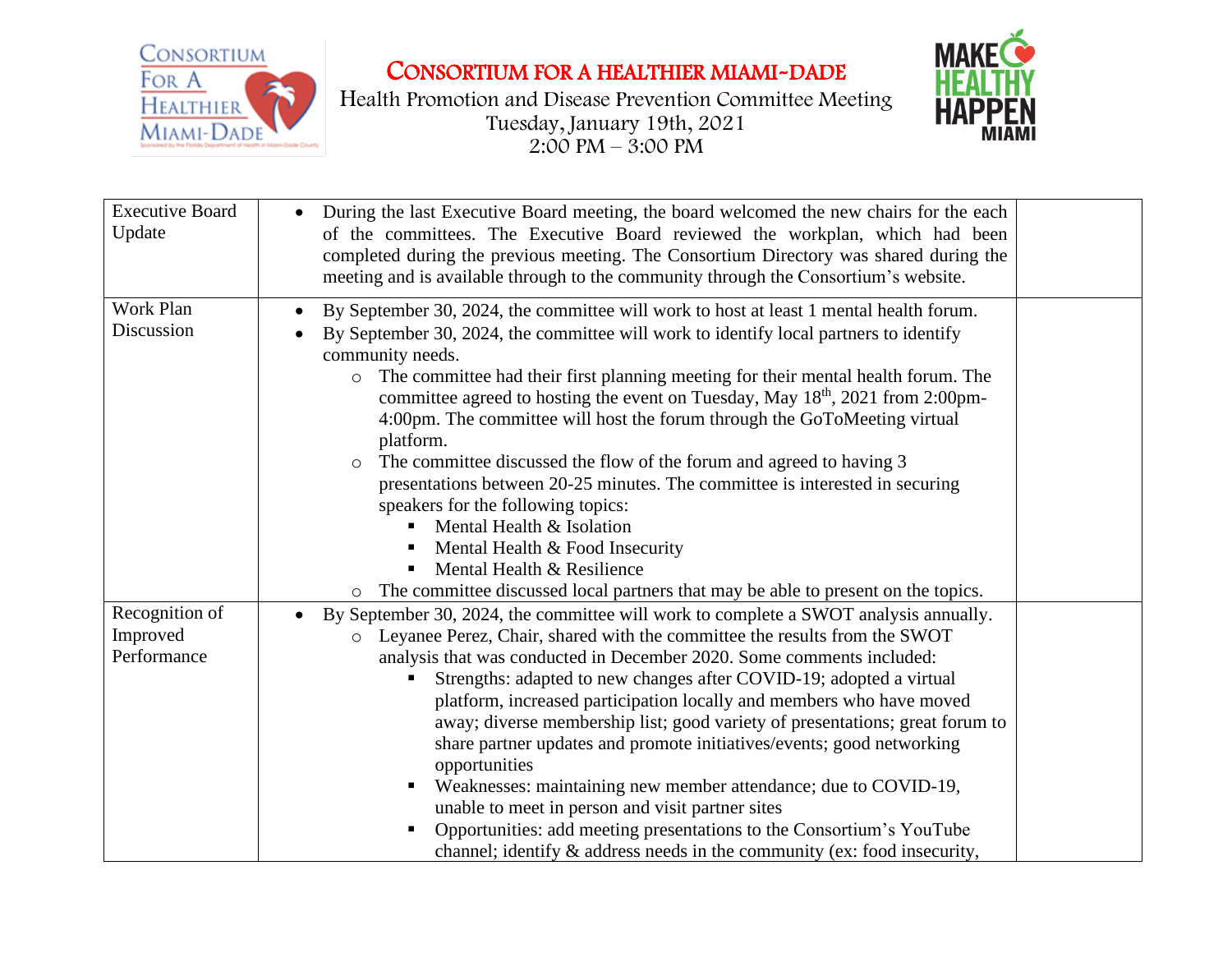

Health Promotion and Disease Prevention Committee Meeting Tuesday, January 19th, 2021 2:00 PM – 3:00 PM



|                        | isolation, etc.)<br>Threats: community events were canceled due to COVID-19 limiting the<br>ability to address some indicators; mental fatigue from COVID-19<br>messaging; learning how to engage community members via virtual<br>platform.                                                                                                                                                                                                                                                                                                                                                                                                                                                                                                              |  |
|------------------------|-----------------------------------------------------------------------------------------------------------------------------------------------------------------------------------------------------------------------------------------------------------------------------------------------------------------------------------------------------------------------------------------------------------------------------------------------------------------------------------------------------------------------------------------------------------------------------------------------------------------------------------------------------------------------------------------------------------------------------------------------------------|--|
| <b>Partner Updates</b> | The Florida Department of Health in Miami-Dade County opened a limited number of<br>п.<br>COVID-19 vaccine appointments for seniors ages 65 and older by appointment only<br>through a scheduling tool in partnership with Miami-Dade County at<br>miamidade.gov/vaccine. The website is also available in Spanish at miamidade.gov/vacuna<br>and in Haitian Creole at miamidade.gov/vaksen. The Department has a dedicated 24/7 Call<br>Center available for questions regarding COVID-19. The number to call is 1 (866) 779-<br>6121 or via email at COVID19@flhealth.gov.                                                                                                                                                                              |  |
|                        | Epilepsy Florida have open training sessions that are open to the public on Seizure First<br>п<br>Aid. For more information contact Audrey Hall at: ahall@epilepsyFL.org<br>Clinical Pharmacology of Miami is still accepting patients for their COVID-19 vaccine<br>п<br>study. For more information contact Jose Velez at (786) 759-7050 or<br>jvelez@ergclinical.com.                                                                                                                                                                                                                                                                                                                                                                                  |  |
|                        | Miami-Dade AHEC's Caregiver Empowerment Program takes place on Wednesdays @ 4<br>п<br>PM: https://bit.ly/CaregiverJan0928.<br>In recognition of National Slavery and Human Trafficking Awareness Month and in<br>п.<br>support of the Look Beneath the Surface campaign, the Florida Department of Health in<br>Miami-Dade County is hosting a virtual webinar on Wednesday, January 20, 2021 from<br>10:00 a.m. to 11:30 a.m. At this event, we will have two expert speakers in the field of<br>human trafficking: Ivon Mesa from the Community Action and Human Services<br>Department of Miami-Dade County and Marta Martinez from Project GOLD at Kristi<br>House. This webinar will cover what human trafficking is, what it may look like, and how |  |
|                        | you can help. After the presentations, there will be a question and answer session with the<br>two speakers. Registration is required for this event.<br>The American Heart Association is currently working on nutrition security and disease<br>п<br>prevention. Lacy Boyles, Community Impact Director, is attempting to work with the                                                                                                                                                                                                                                                                                                                                                                                                                 |  |